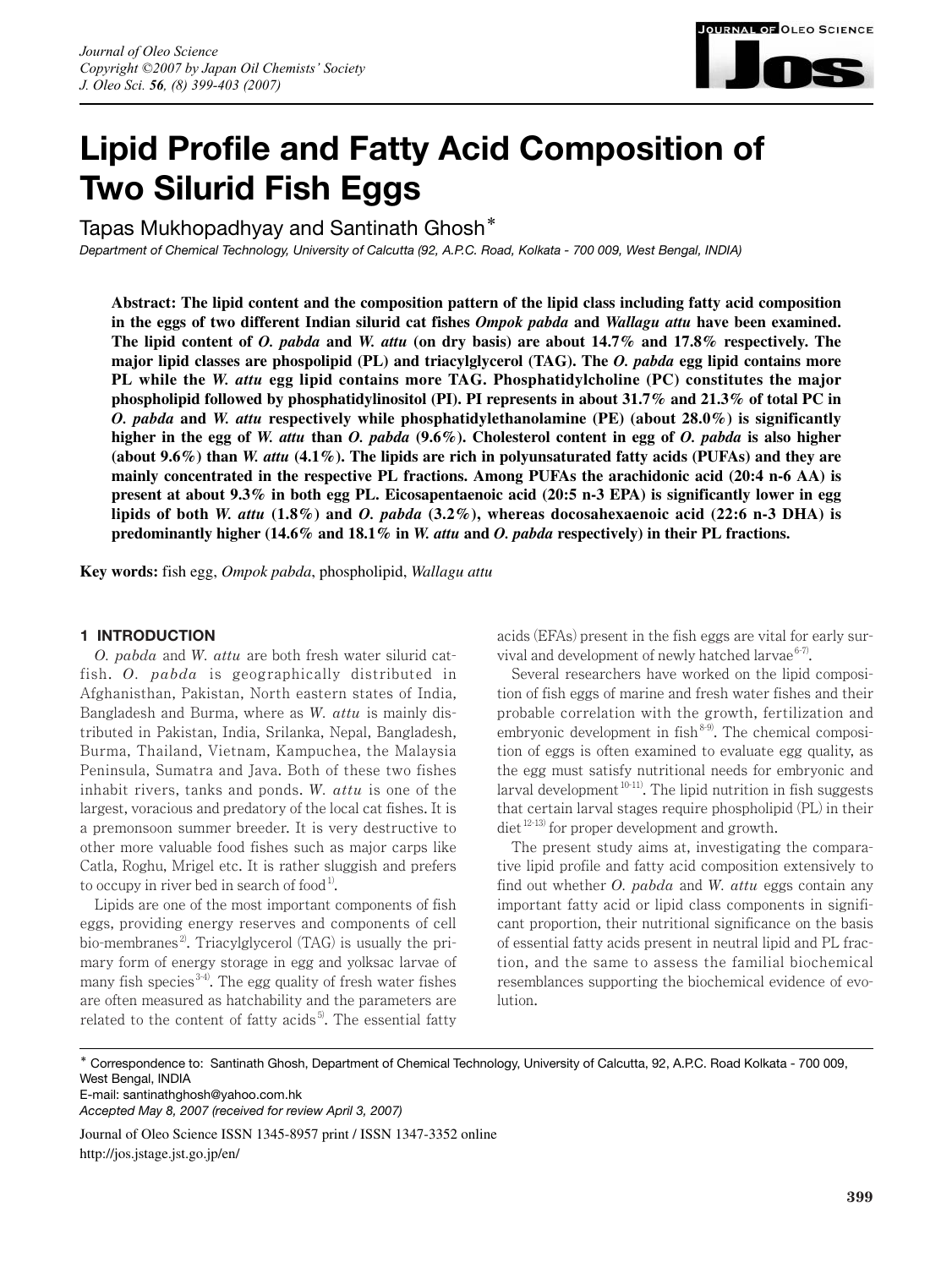# **2 MATERIALS AND METHODS**

### 2.1 Sample collection

Matured unfertilized eggs of six different gravid live females of both *O. pabda* and *W. attu* weighing about 0.29 kg and 7.2 kg respectively were collected from the Ganga river at Ranaghat, Nadia, W.B., India. *O. pabda* fishes were collected during monsoon breeding season but *W. attu* fish egg samples were collected during their premonsoon breeding season. The egg samples of both the fishes were stored in glass vials containing chloroform/methanol  $(2:1, v/v)$  and 0.01% (w/v) butylated hydroxytoluene (BHT) at  $-20^{\circ}$ C prior to extraction.

### 2.2 Lipid extraction

The total lipid of egg samples was extracted separately by the method of Folch *et al*. 14). After extraction of lipid the chloroform layer was removed under a stream of nitrogen and finally the lipid was dried under vacuum and stored, in sealed dark amber glass containers at  $-20^{\circ}$ C until used for analysis.

### 2.3 Lipid analysis

# 2.3.1 Lipid class composition analysis

The isolated lipids of both eggs were mainly a mixture of PL, TAG, cholesterol, diacylglycerol (DG), monoacylglycerol (MG), hydrocarbon (HC) and waxester as identified distinctly on the thin layer chromatographic (TLC) plate (silica gel G; solvent system hexane/diethyl ether,  $70:30 \text{ v/v}$ with phosphate stain, standard PL, cholesterol, TAG, waxester, DG, MG and HC.

Total PL content in egg lipid was estimated in terms of total phosphorous content by following Official Methods and Recommended Practice of A.O.C.S.<sup>15)</sup>. The total cholesterol content of egg was estimated according to the standard method of Zlatkis *et al*. 16). Wax ester and TAG was estimated by the standard column chromatographic method<sup>17)</sup> and DG, MG, hydrocarbon are expressed as other components by difference.

Major PL fractions like phosphatidylcholine (PC), phosphatidylinositol (PI) and phosphatidylethanolamine (PE) contents of egg PL were measured by A.O.C.S. Official Method and Recommended Practice<sup>15</sup>. According to this method individual PL fractions like PC, PI and PE (major fractions) were measured by fractionation into two dimensional TLC followed by phosphorous measurement with the help of UV-spectrophotometer (UV-1601. Shimadzu Co. JAPAN).

The total fatty acid composition of the lipid and of the isolated TAG and PL were determined by Gas-liquid chromatography (GLC) method after derivatization into methyl esters as mentioned in our previous publication<sup>18)</sup>.

## 2.4 Statisitical analysis

The results are given as the mean  $\pm$  standard error of

mean. For statistical analysis of results, student's t-test<sup>19)</sup> was performed.

## **3 RESULTS AND DISCUSSION**

*O. pabda* and *W. attu* fish eggs from six different individuals were analysed separately and total lipid content and lipid class compositions are shown in Table 1. Mean wet weights of matured eggs of *O. pabda* and *W. attu* are 4.5% and 15% of the total weight of the matured adult fish respectively. The lipid content (on dry basis) in eggs of *W. attu* and *O. pabda* measured about 17.8% and 14.7% respectively.

The major portion of the egg lipid of both *O. pabda* and *W. attu* is composed of mainly PL and TAG. In *O. pabda*, PL content is 56.8%, which is significantly higher than PL present in eggs of *W. attu* (28.6%). TAG content both in *O. pabda* (29.5%) and *W. attu* (38.4%) egg lipid is the major fraction. Among the other lipid class components, cholesterol content in eggs of *O. pabda* (9.6%) is significantly higher than in *W. attu* (4.1%). Total amount of MG, DG and hydrocarbons expressed as others is significantly higher (27.5%) in case of *W. attu* egg lipid than *O. pabda* egg lipid (2.2%). Wax ester content is 3.2% in *O. pabda* and 1.3% in *W. attu* fish eggs.

PL present in the total lipid of both eggs is fractionated to determine the individual fractions (Table 2). In both eggs, the most abundant PL fraction is PC (about 58.7% in *O. pabda* and about 50.6% in *W. attu*). PI is found to be the second major fraction about 31.7% and 21.3% in egg lipid of *O. pabda* and *W. attu* respectively followed by PE (at 9.6% and 28.02% respectively).

In the egg lipid of both fishes, PC is the predominant PL fraction. PC has long been known for its structural role in eggs. PC is also implicated as the source of very important metabolic precursors in eggs and larvae of marine species. In halibut plaice (*Pleuronectes platessa*) and turbot, PC is catabolised during embryogenesis, prior to first feeding<sup>9</sup>. Fraser *et al.*<sup>12)</sup> also showed that PC was a source of metabolic energy and a source of essential fatty acids (EFAs), organic phosphorous in eggs and larvae of *Cod, Gadus morhua*. Evans *et al*. 8) showed that PC was playing an important role after fertilization for Atlantic halibut (*Hippoglossus hippoglossus*). High amount of PC in eggs of *O. pabda* and *W. attu* will definitely play a significant role during embryogenesis. PC appears to be crucial in the formation of very low-density lipoprotein (VLDL) during the intestinal absorption of neutral lipids and thus increases the amount of energy available for growth<sup>20-21)</sup>.

Table 3 lists the fatty acid compositions of total lipid, TAG and PL fractions in eggs of *O. pabda* and *W. attu*. Among the saturated fatty acids the most abundant is palmitic acid (16:0) both in *W. attu* and *O. pabda* total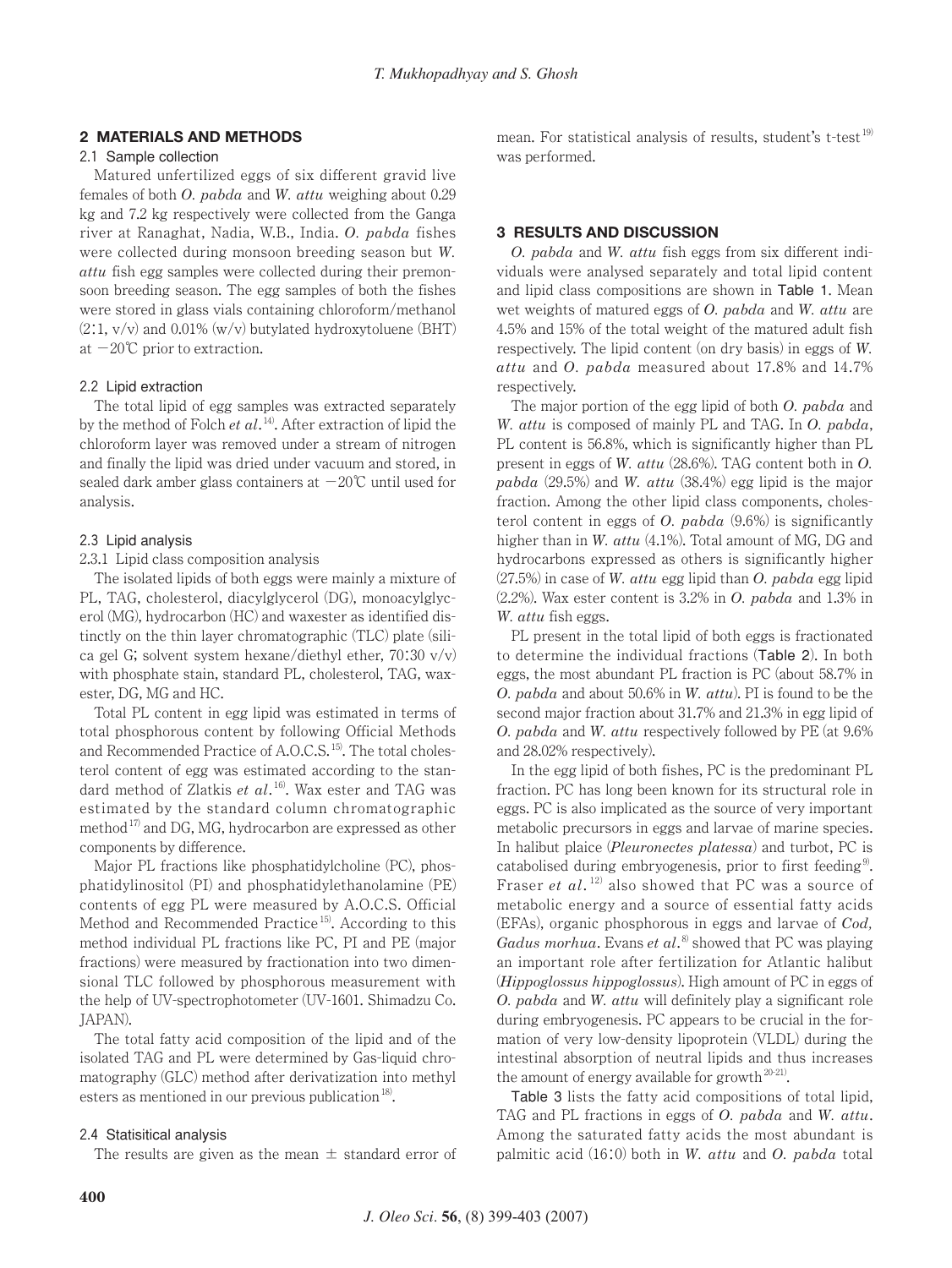|                                                                  | Wallagu attu        | Ompok pabda          |  |
|------------------------------------------------------------------|---------------------|----------------------|--|
| Total weight of fish (wet weight)                                | $7.2 \pm 0.12$ (kg) | $290.6 \pm 6.34$ (g) |  |
| Weight of fish eggs (wet weight)                                 | $1.1 \pm 0.08$ (kg) | $13.2 \pm 1.55$ (g)  |  |
| Moisture content in fish eggs $(\%)$                             | $60.5 \pm 0.87$     | $62.1 \pm 2.51$      |  |
| Lipid content $%$ dry weight) in eggs                            | $17.8 \pm 0.96$     | $14.7 \pm 1.74$      |  |
| Lipid class composition $\frac{1}{\sqrt{2}}$ w/w of total lipid) |                     |                      |  |
| Phospholipid (PL)                                                | $28.6 \pm 1.03*$    | $56.8 \pm 1.11*$     |  |
| Cholesterol                                                      | $4.1 \pm 0.02*$     | $9.6 \pm 0.62*$      |  |
| Triacylglycerol (TAG)                                            | $38.4 \pm 0.24*$    | $29.5 \pm 0.63*$     |  |
| Wax ester                                                        | $1.3 \pm 0.04$      | $3.2 \pm 0.27$       |  |
| Others $(MG + DG + Fatty acid)$                                  | $27.5 \pm 0.02$     | $2.2 \pm 0.55$       |  |

**Table 1** Lipid Content and Lipid Class Composition in Eggs of Boal (*Wallagu attu*) and Pabda (*Ompok pabda*).

Values are mean  $\pm$  SE, n = 6 \*P<0.001

**Table 2** Major Phospholipid Fractions (% w/w of Total Phospholipid) in Eggs of Boal (*Wallagu attu*) and Pabda (*Ompok pabda*).

| Phospholipid fractions $\frac{0}{0}$ w/w of total phospholipid) | W. attu Eggs     | <i>O. pabda</i> Eggs |
|-----------------------------------------------------------------|------------------|----------------------|
| Phosphatidylcholine (PC)                                        | $50.6 \pm 1.32*$ | $58.7 \pm 1.08*$     |
| Phosphatidylinositol (PI)                                       | $21.3 \pm 0.75*$ | $31.7 \pm 0.94*$     |
| Phosphatidylethanolamine (PE)                                   | $28.0 \pm 0.43*$ | $9.6 \pm 0.57*$      |

Values are mean  $\pm$  SE, n = 6 \*P<0.001

lipid. Palmitic acid in total lipid of *O. pabda* is significantly higher than that of the present in *W. attu*. Among the TAG and PL fractions, palmitic acid is mainly concentrated in the triglyceride fraction in both fish egg lipids. Total saturated fatty acid content in the *O. pabda* is significantly higher than in *W. attu*. Oleic acid is the major mono unsaturated fatty acids present both in those two fish egg lipids and mainly accumulated in the respective PL fractions. Total monounsaturates in the *W. attu* egg lipid is significantly higher than that of the present in *O. pabda*. 33.2% PUFA is present in *O. pabda*, which is significantly higher than that present in *W. attu* (29.2%). Among the PUFAs, linoleic acid and arachidonic acid (AA) are present as n-6 fatty acids where as eicosapentaenoic acid (EPA), docosapentaenoic acid (DPA) and docosahexaenoic acid (DHA) are present as major n-3 fatty acids both in *W. attu* and *O. pabda*. PUFAs are mainly concentrated in the respective PL fraction at a significant higher level in comparison with TAG fraction. The ratio of n-3 to n-6 fatty acids varies from 1.4 to 1.6 in case of *W. attu* and 2.1 to 3.2 in case of *O. pabda*.

It has been reported by other workers that fresh water fishes are able to desaturate and elongate dietary  $C_{18}$  n-6 and n-3 PUFAs to  $C_{20}$  and  $C_{22}$  desaturates  $^{22-23}$ . The present study also supports the previous observations that these two fresh water silurid catfishes are characterised by high proportions of n-6 and n-3 PUFAs in their egg lipid.

The comparative lipid profile in eggs of *O. pabda* and *W. attu* reveals that both the fishes belonging to the same family, Siluridae, are rich in PUFAs of which the major portion is concentrated in the PL fraction. Both eggs also accumulate EPA along with DHA, which are both considered essential for growth and survival of hatchlings. AA, which is also present at a significant level, has been implicated in prostaglandin formation in marine fish and eicosanoids produced from n-6 fatty acids have a critical physiological role in gill, kidney, intestine and ovaries  $2, 23$ . The n-3 PUFAs, in general, have been suggested to be important in brain and nervous system development and in reproductive success in fresh water as well as in marine fish  $24$ ). It has also been suggested that n-3 PUFAs are catabolised during early development and that saturated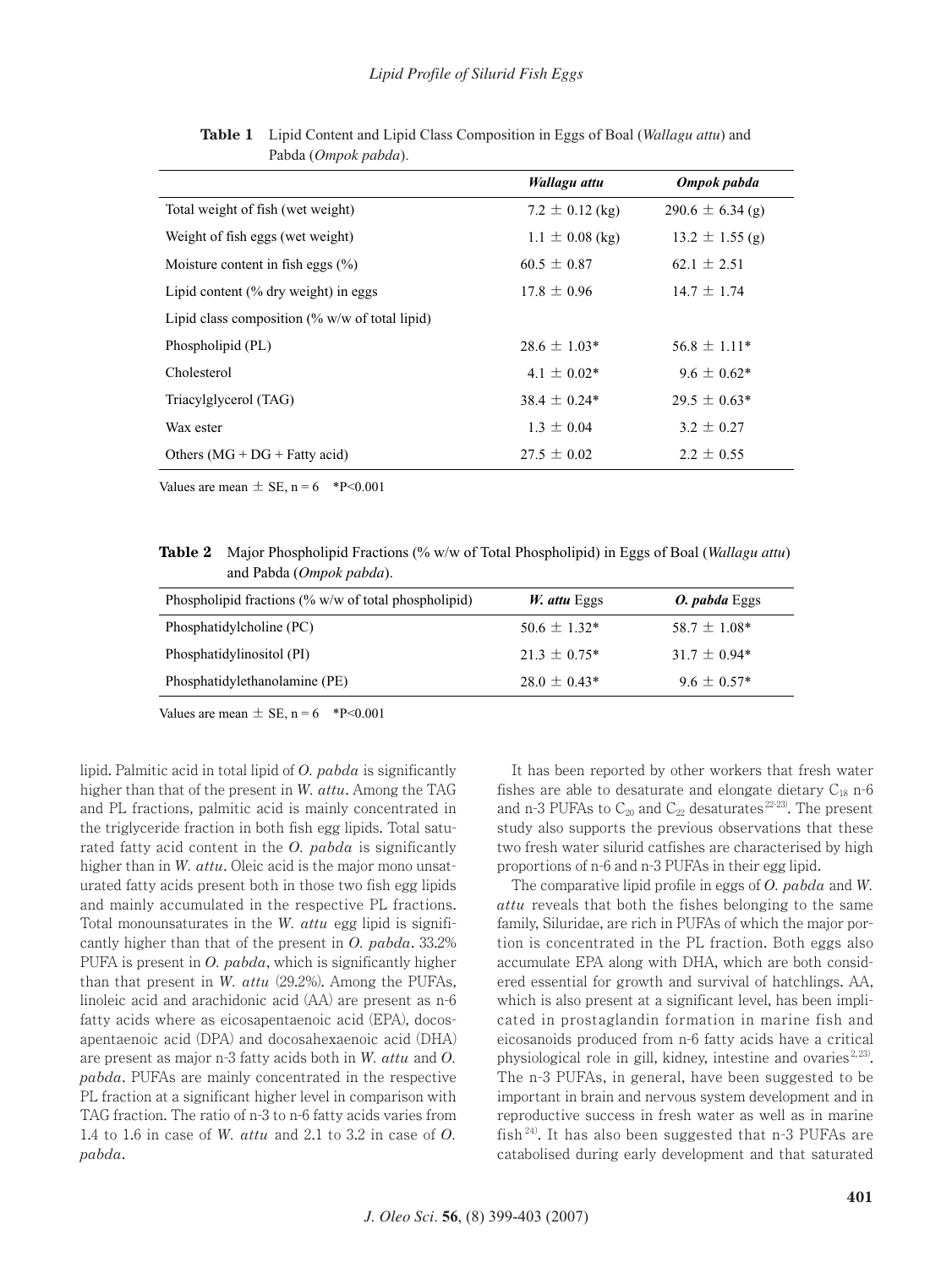|                               | Fatty Acid Composition (% $w/w$ ) in |                    |                  |                    |                  |                  |  |
|-------------------------------|--------------------------------------|--------------------|------------------|--------------------|------------------|------------------|--|
|                               | W. attu Egg Lipid                    |                    |                  | O. pabda Egg Lipid |                  |                  |  |
| <b>Fatty acids</b>            | <b>TOTAL</b>                         | <b>TAG</b>         | PL               | <b>TOTAL</b>       | <b>TAG</b>       | PL               |  |
| 14:0                          | $0.8 \pm 0.34$                       | $1.2 \pm 0.05$     | $0.8 \pm 0.04$   | $2.2 \pm 0.09$     | $11.5 \pm 0.18$  | $6.8 \pm 0.18$   |  |
| 16:0                          | $22.9 \pm 0.99*$                     | $28.3 \pm 0.05*$   | $15.3 \pm 0.06*$ | $36.0 \pm 0.36*$   | $46.3 \pm 0.39*$ | $25.6 \pm 0.14*$ |  |
| 18:0                          | $12.5 \pm 0.42^*$                    | $23.4 \pm 0.10*$   | $9.3 \pm 0.04*$  | $6.6 \pm 0.19*$    | $2.7 \pm 0.09*$  | $9.4 \pm 0.12*$  |  |
| 20:0                          | $1.5 \pm 0.07$                       | $0.7 \pm 0.08$     | $1.7 \pm 0.11$   | 0.0                | 0.0              | 0.0              |  |
| TotalSaturates                | $37.7 \pm 0.84$                      | 53.7 $\pm$ 0.02    | $27.1 \pm 0.05$  | 44.9 $\pm$ 0.34    | $60.6 \pm 0.29$  | $41.8 \pm 0.21$  |  |
| 14:1                          | $0.3 \pm 0.02$                       | $0.6 \pm 0.04$     | $0.22 \pm 0.05$  | 0.0                | 0.0              | 0.0              |  |
| 16:1                          | $5.9 \pm 0.72$                       | $11.2 \pm 0.08$    | $2.5 \pm 0.06$   | $2.1 \pm 0.04$     | $5.5 \pm 0.16$   | $2.5 \pm 0.18$   |  |
| 18:1                          | 24.1 $\pm$ 0.72                      | $15.5 \pm 0.05$    | $29.8 \pm 0.04$  | $18.5 \pm 0.60$    | $15.9 \pm 0.19$  | $17.7 \pm 0.19$  |  |
| 20:1                          | 0.0                                  | $0.0\,$            | $0.0\,$          | $1.8 \pm 0.17$     | $2.6 \pm 0.06$   | $1.1 \pm 0.09$   |  |
| <b>Total Mono Unsaturates</b> | $30.3 \pm 0.02$                      | $27.3 \pm 0.09$    | $32.6 \pm 0.05$  | $22.5 \pm 0.59$    | 24.1 $\pm$ 0.33  | $20.4 \pm 0.14$  |  |
| $18:2n-6$                     | $4.3 \pm 0.42$                       | $2.7 \pm 0.08$     | $6.6 \pm 0.04$   | $1.8 \pm 0.24$     | $3.3 \pm 0.13$   | $2.1 \pm 0.07$   |  |
| $20:2n-6$                     | 0.0                                  | 0.0                | 0.0              | $0.3 \pm 0.03$     | $0.4 \pm 0.05$   | $0.4 \pm 0.04$   |  |
| $20:3n-6$                     | 0.0                                  | 0.0                | 0.0              | $0.4 \pm 0.04$     | $0.4 \pm 0.07$   | $0.3 \pm 0.06$   |  |
| $20:4n-6$                     | $6.9 \pm 1.05$                       | $3.3 \pm 0.06$     | $9.3 \pm 0.05$   | $8.7 \pm 0.38$     | $1.5 \pm 0.16$   | $9.3 \pm 0.10$   |  |
| $22:4n-6$                     | $0.9 \pm 0.13$                       | $0.6 \pm 0.04$     | $0.7 \pm 0.05$   | $1.1 \pm 0.04$     | $0.5 \pm 0.09$   | $0.7 \pm 0.06$   |  |
| $20:5n-3$                     | $1.4 \pm 0.06$                       | $0.4 \pm 0.05$     | $1.8 \pm 0.05$   | $3.2 \pm 0.21$     | $1.3 \pm 0.10$   | $3.2 \pm 0.10$   |  |
| $22:5n-3$                     | $4.3 \pm 0.20*$                      | $2.3\,\pm\,0.06^*$ | $6.1 \pm 0.06*$  | $2.7 \pm 0.14*$    | $1.6 \pm 0.10*$  | $2.8 \pm 0.90*$  |  |
| $22:6n-3$                     | $11.3 \pm 0.85$                      | $6.3 \pm 0.07$     | $14.6 \pm 0.04$  | $14.4 \pm 0.43$    | $6.4 \pm 0.07$   | $18.1 \pm 0.11$  |  |
| <b>Total PUFA</b>             | $29.2 \pm 0.66^*$                    | $15.7 \pm 0.09$    | $39.1 \pm 0.02$  | $33.2 \pm 0.47^*$  | $15.4 \pm 0.44$  | $36.9 \pm 0.09$  |  |
| $(n-3)Total$                  | $17.9 \pm 0.28^*$                    | $9.6 \pm 0.18*$    | $23.0 \pm 0.40*$ | $22.1 \pm 0.26*$   | $10.7 \pm 0.17*$ | $25.5 \pm 0.31*$ |  |
| $(n-6)Total$                  | $12.1 \pm 0.07$                      | $6.6 \pm 0.16$     | $16.6 \pm 0.06$  | $12.3 \pm 0.20$    | $5.4 \pm 0.01$   | $12.8 \pm 0.19$  |  |
| $(n-3)/(n-6)$                 | $1.6 \pm 0.06*$                      | $1.5 \pm 0.13*$    | $1.4 \pm 0.07*$  | $2.1 \pm 0.03*$    | $2.2 \pm 0.06*$  | $3.2 \pm 0.04*$  |  |
| Others                        | $2.7 \pm 0.36$                       | $3.2 \pm 0.07$     | $1.1 \pm 0.06$   | $0.0\,$            | 0.0              | 0.0              |  |

**Table 3** Fatty Acid Composition of Egg Lipid of Boal (*Wallagu attu*) and Pabda (*Ompok pabda*).

Values are mean  $\pm$  SE, n = 6 \*P<0.001 \*P<0.01

fatty acids are used for energy production at later stages<sup>25</sup>.

The egg lipid of *O. pabda* contains high amount of PL, which is very important for nutrition and its role in cell membrane development and healthy liver function. It is due to their high PL and low cholesterol content, the pabda fish eggs may be recommended for consumption by children and adults. The lipid profiles including fatty acid compositions of the two different kinds of fish belonging to the same family, Siluridae, reveal significant differences that can be attributed to differences in their feeding habits, differences in water temperatures, other environmental factors and to genetic factors, thereby suggesting common

#### biodiversity.

This study will also enrich the consciousness about the nutritional value of these two edible fishes and will also contribute some important information in fishery science.

#### References

- 1. Talwar P.K.; Jhingran, A.G. *Inland fishes of India and adjacent countries* 2, Oxford and IBM publishing Co. Pvt. Ltd. New Delhi. pp. 579-591 (1991).
- 2. Sargent, J.R.; Henderson, R.J.; Tocher, D.R. The lipids.